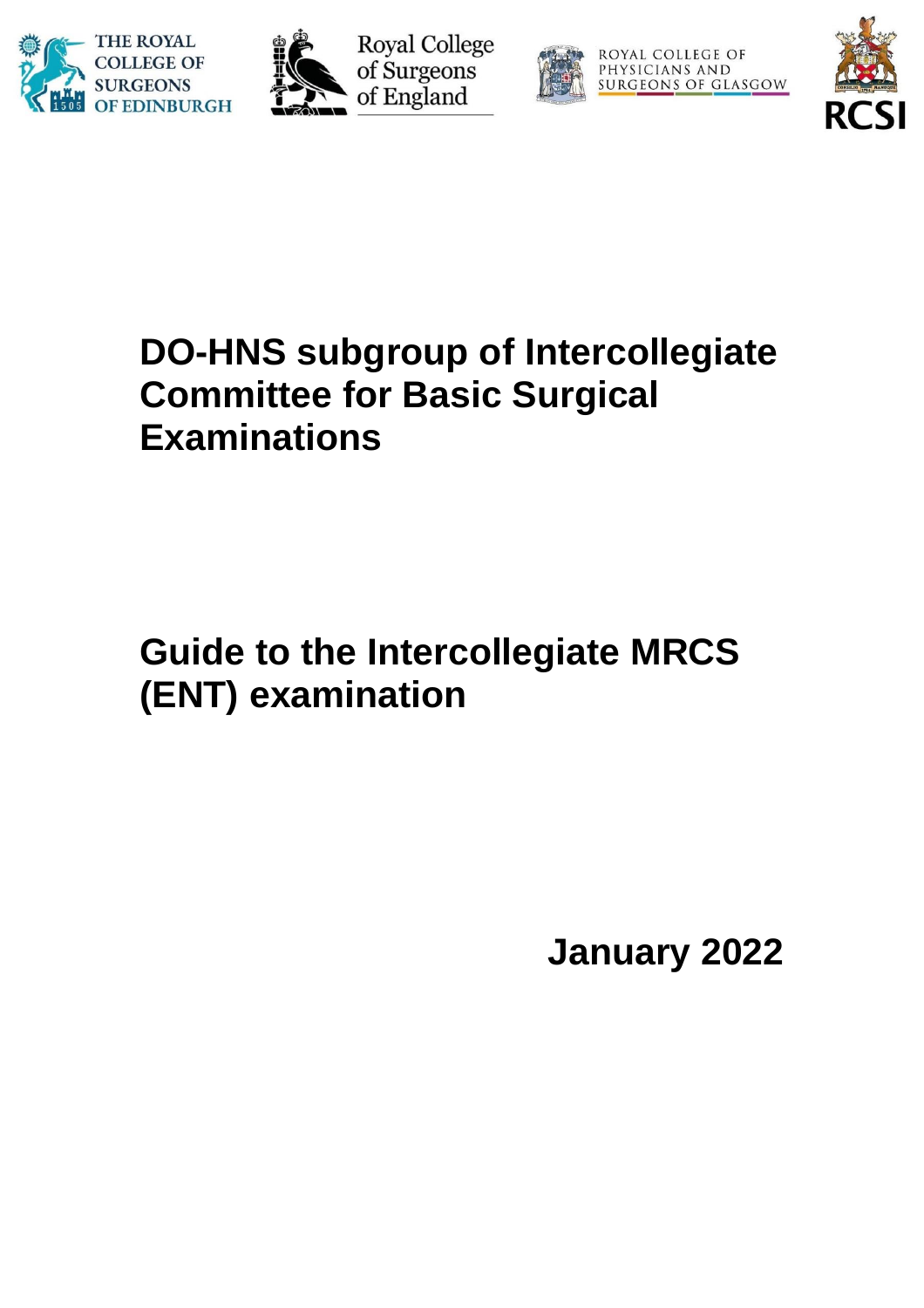## **Guide to the intercollegiate MRCS (ENT) examination**

The DO-HNS subgroup of the Intercollegiate Committee for Basic Surgical Examinations (ICBSE) has produced this guide to the intercollegiate MRCS (ENT) examination. It contains the following sections:

| Section 1 - Introduction                                             | Page 3  |  |
|----------------------------------------------------------------------|---------|--|
| Section 2 – Topics and Skills that may be examined in the MRCS (ENT) | Page 5  |  |
| Section 3 – The intercollegiate MRCS (ENT) examination               | Page 10 |  |
| Section 4 – MRCS Part A information                                  | Page 12 |  |
| Section 5 - MRCS (ENT) OSCE information                              | Page 13 |  |

Note that this guide is a living document that will change over time.

Please check the intercollegiate MRCS website for updates: [http://www.intercollegiatemrcsexams.org.uk](http://www.intercollegiatemrcsexams.org.uk/)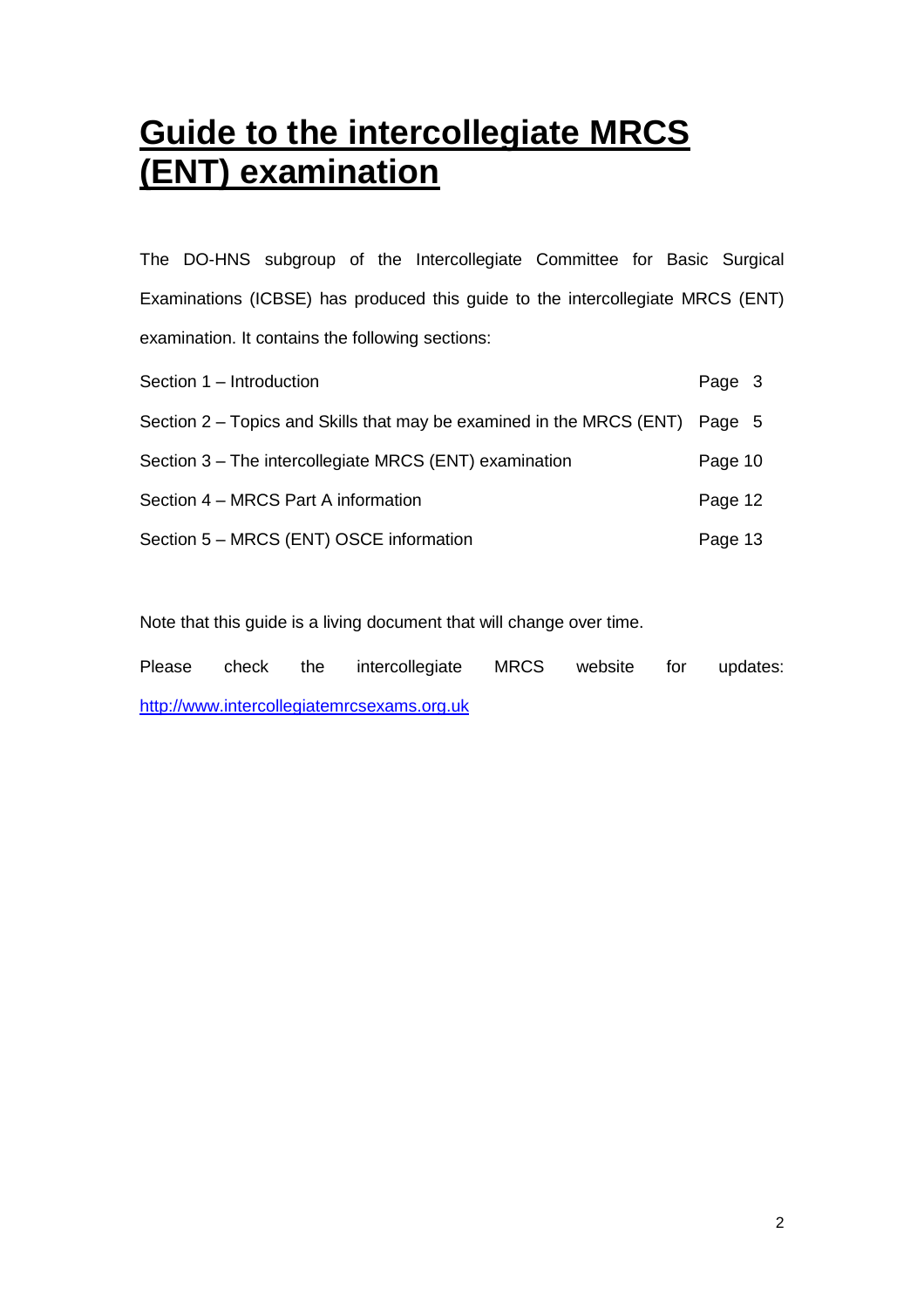### **Section 1 – Introduction**

The purpose of the MRCS (ENT) is to test the breadth of knowledge, the clinical and communication skills and the professional attributes considered appropriate by the Colleges for a doctor intending to undertake practice within an Otolaryngology Department in a non-consultant career grade or trainee position.

The complete syllabus for the MRCS (ENT) is contained within the General Medical Council (GMC)-approved curriculum for the "Early Years" of Otolaryngology Training in the United Kingdom, and can be found at: [https://www.iscp.ac.uk/iscp/curriculum/.](https://www.iscp.ac.uk/iscp/curriculum/) This is a useful resource for candidates to understand the level of knowledge, clinical and technical skills required to be successful in the examination and candidates are advised to consult the Standards for Knowledge and Skills within the syllabus. The curriculum is competence based, requiring the trainee to demonstrate both applied and theoretical knowledge and practical skills, together with the professional behaviours described in the Good Medical Practice document of the General Medical Council of the United Kingdom [\(http://www.gmc-uk.org/\)](http://www.gmc-uk.org/). The provision of excellent care for the surgical patient, delivered safely, is at the heart of the curriculum.

Note:

• In order to be awarded the MRCS (ENT), a candidate is required to pass both the MRCS Part A examination (comprising two Multiple Choice Question papers) and the MRCS (ENT) OSCE. Candidates are advised to consult the regulations currently in force, which may be found at: [https://www.intercollegiatemrcsexams.org.uk/dohns/dohns-regulations-and](https://www.intercollegiatemrcsexams.org.uk/dohns/dohns-regulations-and-formal-documents/)[formal-documents/,](https://www.intercollegiatemrcsexams.org.uk/dohns/dohns-regulations-and-formal-documents/) and also the *Guide to the intercollegiate MRCS examination* for further information about the MRCS Part A, which may be found at: [https://www.intercollegiatemrcsexams.org.uk/mrcs/candidate](https://www.intercollegiatemrcsexams.org.uk/mrcs/candidate-guidance/)[guidance/.](https://www.intercollegiatemrcsexams.org.uk/mrcs/candidate-guidance/)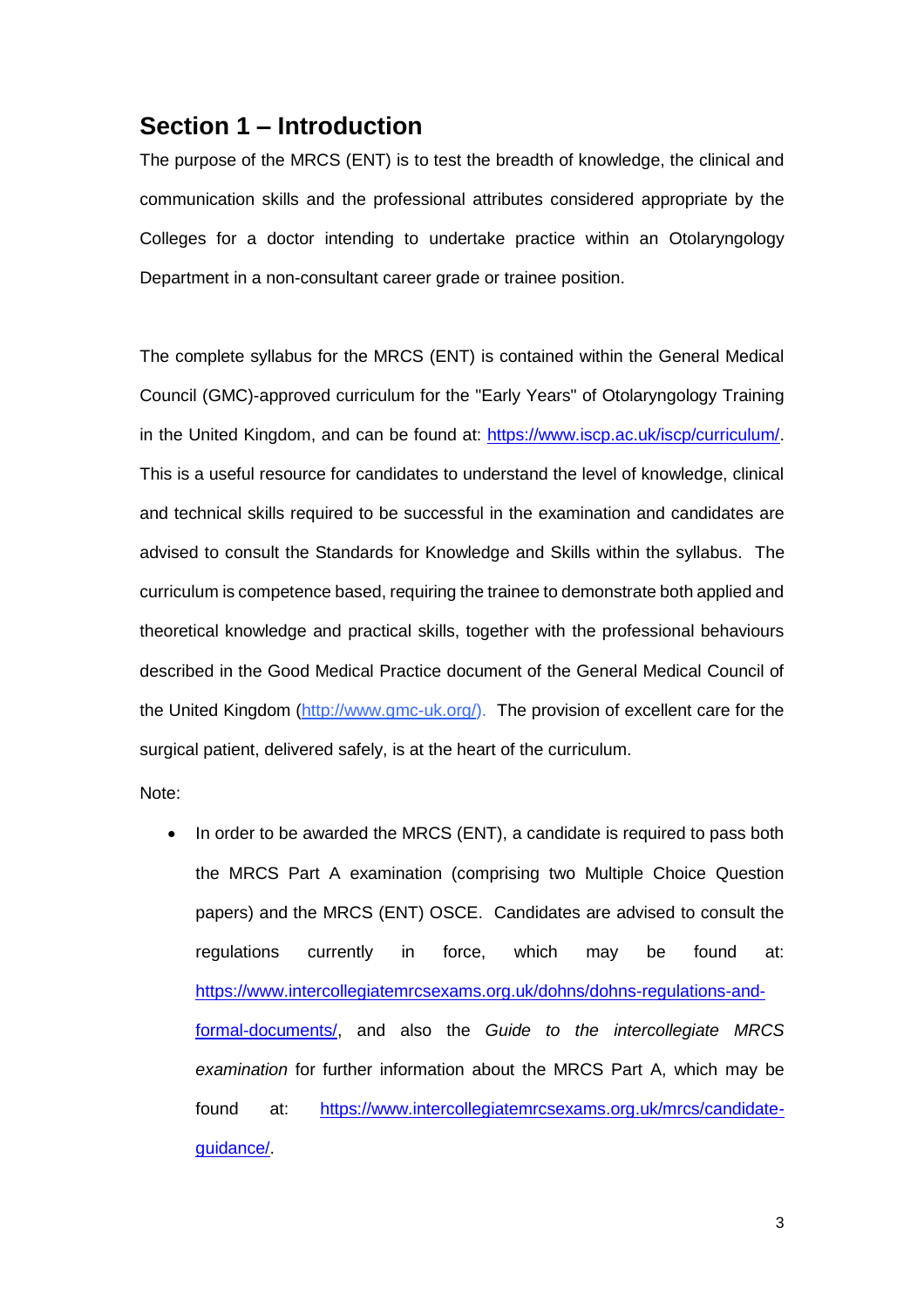The Otolaryngology Specialist Advisory Committee has deemed that the possession of either the MRCS (ENT) or the MRCS plus the DOHNS is required to allow access to the National Selection Process for transition from CT/ST2 to ST3. Candidates are advised to consult the MDRS website for the latest regulations [\(https://specialtytraining.hee.nhs.uk/\)](https://specialtytraining.hee.nhs.uk/).

This guide has been produced in order to indicate to candidates and their supervisors the extent and level of knowledge that is required to pass the MRCS (ENT) examination. Each examination will contain a range of questions that cover a representative sample of the syllabus, but not every topic will be tested on each occasion.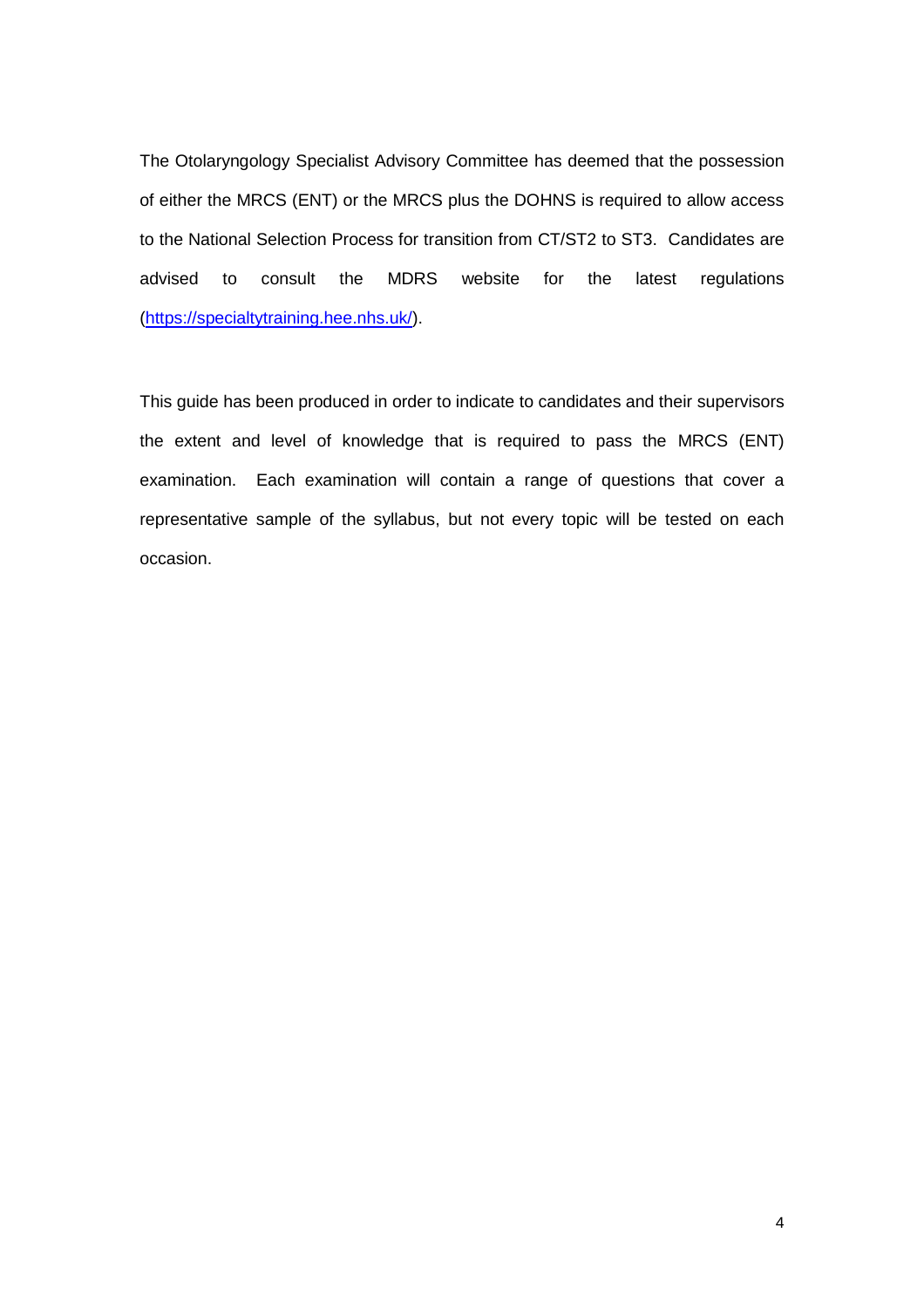## **Section 2 – Topics and skills that may be examined in the MRCS (ENT)**

Candidates are advised to consult the complete syllabus for the MRCS (ENT) examination, which is contained within the curriculum for the "Early Years" of Otolaryngology Training in the United Kingdom, and which can be found at: [https://www.iscp.ac.uk/iscp/curriculum/.](https://www.iscp.ac.uk/iscp/curriculum/)

#### **This is a summary of the knowledge required:**

#### **1. Elective otology**

Detailed knowledge is expected of the anatomy and physiology of the ear and auditory pathways, the cranial nerves, the relationship of disease to the temporal bone, and general knowledge of embryology and genetics in relation to congenital ear problems. Candidates are expected to understand anatomy and physiology related to the maintenance of balance; to understand the aetiology, classification, presenting symptoms, signs and management of common acute and chronic conditions, including conductive and sensorineural deafness in adults, facial paralysis, tinnitus, trauma (including barotrauma), dizziness, and infective and non-infective conditions of the inner, middle and external ear; to understand the potential intra- and extra-cranial complications of ear disease; to understand the principles and practice of audiological assessment and the interpretation of audiological investigations; to understand the basics of auditory rehabilitation, including hearing aids and implantable devices; and to understand the role of imaging and be able to interpret radiological investigations at a basic level. Candidates should have general knowledge of the microbiology of organisms commonly associated with ear infections, and the pharmacology of medications used in ear disease. Candidates are expected to be able to perform a competent clinical examination of the ear, using appropriate instruments and to be able to explain a common condition or treatment to a patient.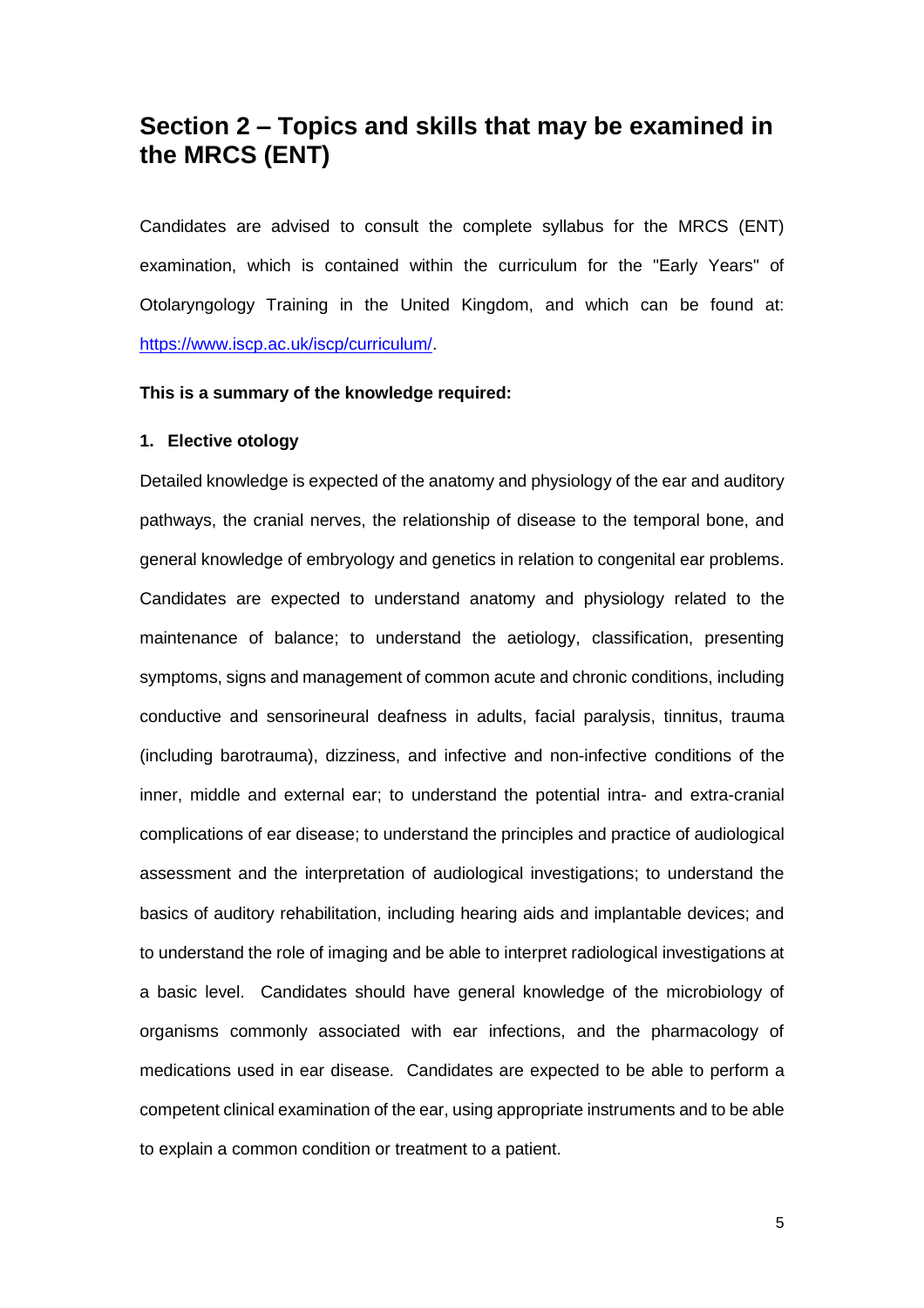#### **2. Paediatric otolaryngology**

Candidates are expected to have general knowledge of applied embryology and the anatomy of the head and neck in children, and of the anatomical differences between the adult and paediatric airway. They are expected to understand the aetiology, presenting symptoms, signs and management of common conditions including neck masses both congenital and acquired, airway disorders at birth and later in childhood including obstructive sleep apnoea, congenital deformities affecting the head and neck including the ear and cleft lip and palate, the commoner congenital syndromes seen in an ENT clinic, deafness including otitis media and its complications, facial palsy, otitis media and its complications, balance disorders, nose and sinus infections and their complications, inflammatory nasal disease and investigations, nasal polyps, foreign bodies in the ear and airway, epistaxis with particular reference to children, trauma to the head and neck, disease of the tonsils and adenoids and their complications, oncology, speech and language development and the management of the drooling child. They are expected to have knowledge of the presentations of non-accidental injury in an ENT clinic, and to be aware of age-appropriate hearing tests and hearing aids. They are expected to be able to take a thorough history from a child or parent.

#### **3. Disease of the head and neck**

Candidates are required to have detailed knowledge of the anatomy and physiology of the head and neck. They should understand the aetiology, pathology (including microbiology), presenting symptoms, signs and management of common conditions, including congenital abnormalities of the head and neck (e.g. branchial arch abnormalities, cleft lip and palate), oral pathology, airway obstruction, voice disorders, disorders of swallowing, sleep related breathing disorders, adenoid and tonsillar pathology, benign and neoplastic salivary gland disease, thyroid and parathyroid disease, malignancies in the upper aerodigestive tract (including the oral cavity to the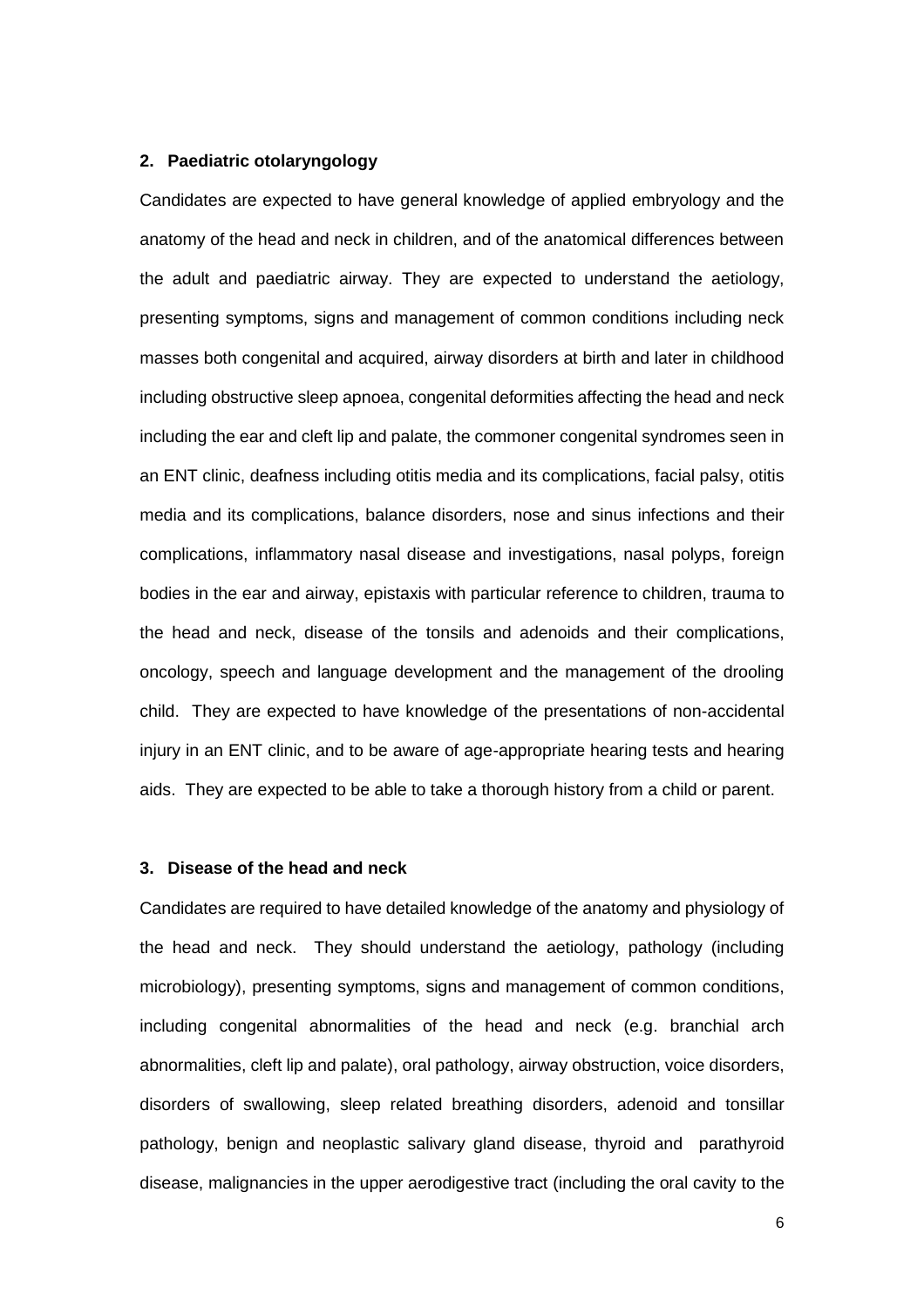extent that an ENT surgeon will be involved in diagnosis and multi-disciplinary management), craniocervical trauma in adults, cervical sepsis, lymphadenopathy and other neck lumps. They should also understand the classification of head and neck malignancies, in particular that for squamous cell carcinoma, and understand the pattern of spread of malignancy in the head and neck. They should understand common postoperative complications and their management. They are expected to be able to take an appropriate history, carry out an appropriate examination of the neck and upper aerodigestive tract, and to be able to explain a common condition or treatment to a patient.

#### **4. Rhinology**

Candidates are expected to have detailed knowledge of the anatomy, embryology and physiology of the nose and sinuses, including olfaction and the lacrimal system. They should understand the aetiology, presenting signs, symptoms and management of common conditions, including congenital abnormalities, nose and sinus infections and inflammation (including allergy), nasal polyps, facial pain, epistaxis, nasal trauma and deformity, rhinological oncology, granulomatous conditions, septal and rhinoplasty surgery including some understanding of the role of cosmetic surgery and reconstruction. They should understand the aetiology, pathophysiology and microbiology of sinonasal infections, and the general concepts behind sinonasal surgery for infection. They are expected to have knowledge of disorders of olfaction; the aetiology and management of epiphora; knowledge of the basic types of skin grafts, local flaps, regional flaps and free flaps; and knowledge of the pharmacology of drugs commonly used to treat nasal conditions. Candidates are expected to be able to take an appropriate history, carry out an appropriate examination of the nose using instruments in common use in an ENT clinic, and to be able to explain a common condition or treatment to a patient.

7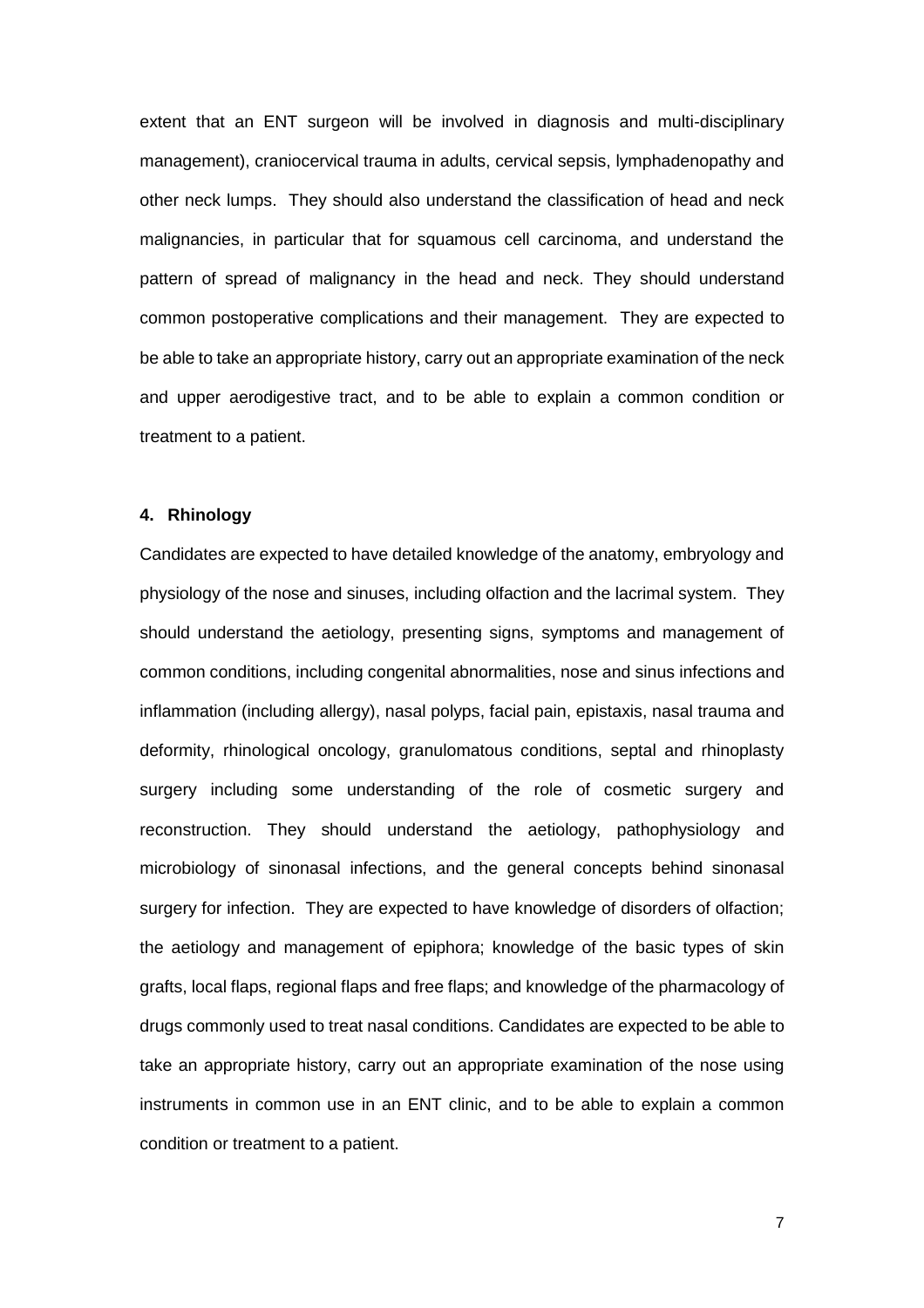#### **5. Emergency otolaryngology**

Candidates should understand the aetiology, presenting signs, symptoms and management of common conditions, including epistaxis, otitis externa, otitis media (and its complications), auricular trauma, foreign bodies in the ear and airways, acute oropharyngeal infections, acute sinusitis (and its complications), and simple fractures of the facial skeleton. They should understand the principles of acute airway obstruction and its management, including tracheostomy, and be able to resuscitate a critically ill patient. They should be familiar with the Glasgow Coma Score.

#### **6. General**

Candidates are expected to be familiar with taking a history from a patient with a common otolaryngological condition, to be competent at carrying out an appropriate clinical examination (including the use of instruments in common use in an ENT clinic) and to be able to discuss and explain a condition or treatment to a patient or relative. This includes the effective communication of prognosis, risk, benefit and alternative managements in an appropriate manner. They are expected to demonstrate communication skills and empathy. An understanding of the concept of consent is required. Commonly used measures to prevent cross-infection are to be observed. Knowledge of epidemiology, statistics, evidence-based medicine and audit is expected. Recognition of the importance of clear written and verbal communication is required. Candidates will also be required to have knowledge of topics common to all surgical specialties, including the use of blood and blood products, the use of antibiotics in the surgical patient, the role and complications of diathermy, pain relief, thrombo-embolic prevention and management, wound care and suture techniques and materials. Candidates will be expected to be able to interpret basic blood tests (including coagulation) and overnight pulse oximetry. They will also be required to have knowledge of the advantages, disadvantages and appropriateness of various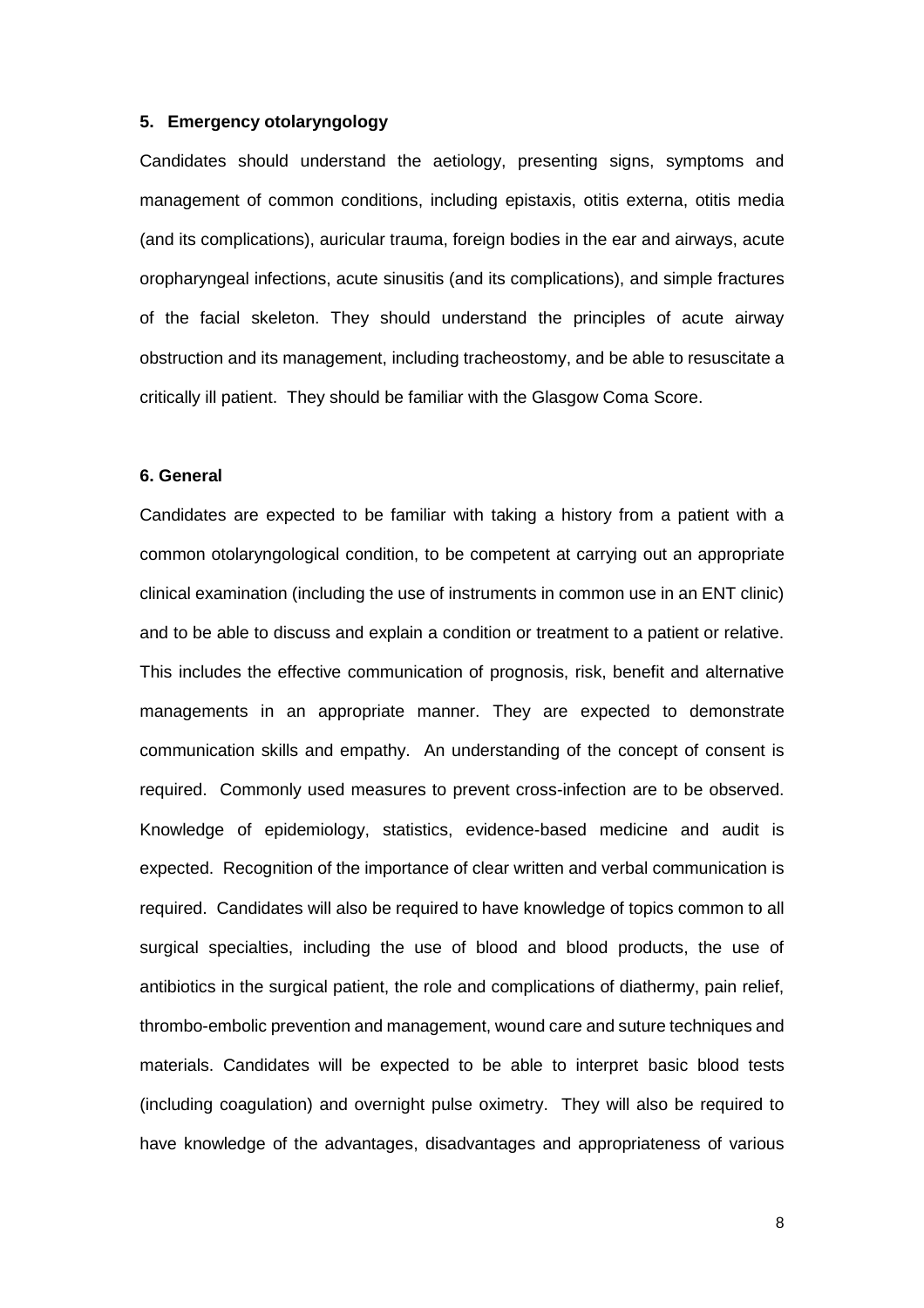imaging techniques, and to be able to make basic interpretations and to draw conclusions from images presented to them in the examination.

Note: All parts of the examination will be conducted in English and will use terminology and procedures relevant to the NHS in the UK. Candidates should be familiar with UK guidance issued by NICE or SIGN, and with standards issued by the British Society of Audiology.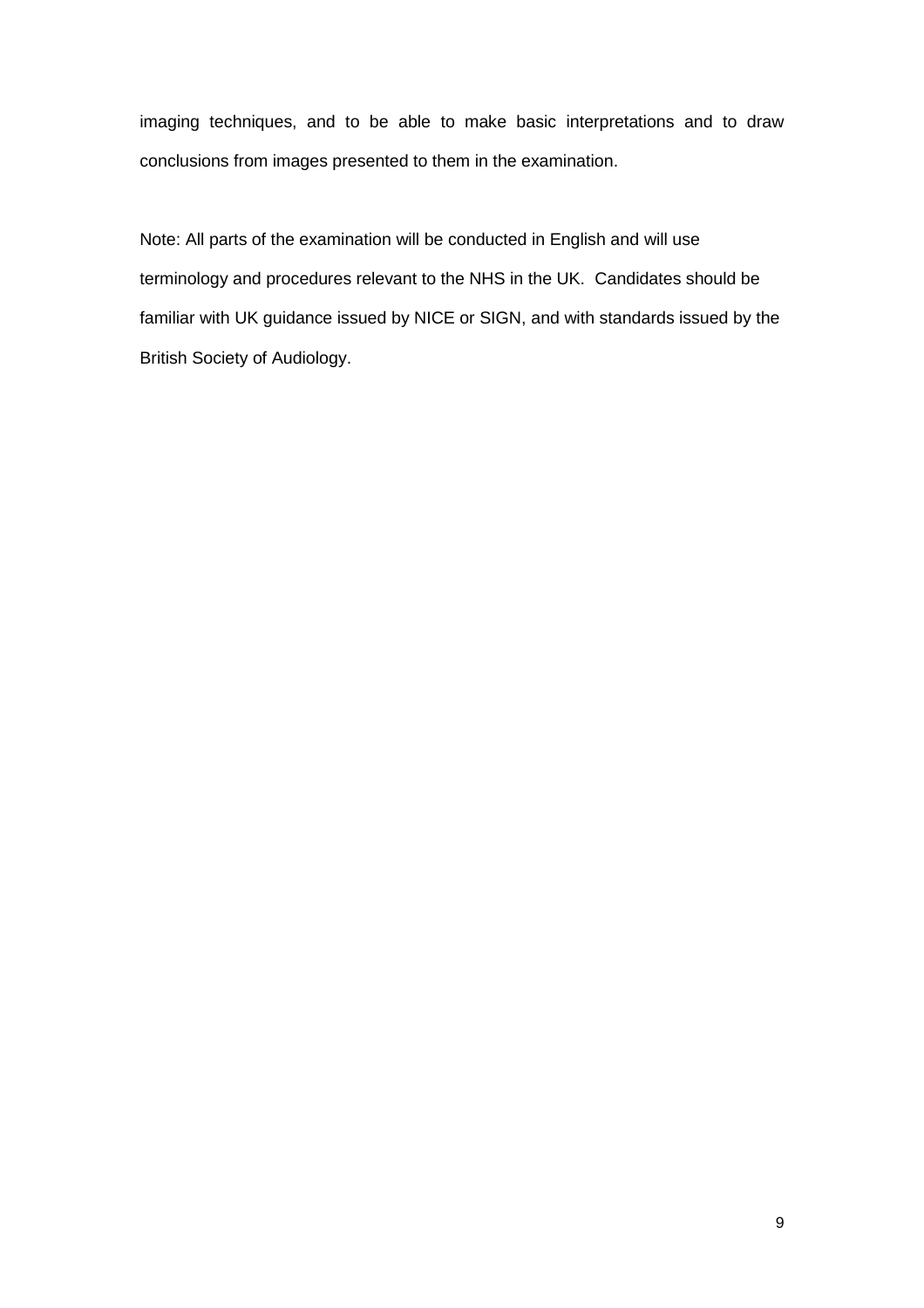## **Section 3 – The intercollegiate MRCS (ENT) examination**

The MRCS (ENT) examination consists of two parts; the MRCS Part A (MCQ) and the MRCS (ENT) OSCE. Though it is divided into two parts, the MRCS (ENT) is a single examination, and passing the MRCS Part A alone does not carry any diploma status. Topics may be examined in either MRCS Part A or the MRCS (ENT) OSCE or both parts of the examination. The examinations are held three times a year.

The MRCS Part A is a five-hour MCQ examination consisting of a three-hour paper (Applied Basic Science) followed by a two-hour paper (Principles of Surgery in General), taken on the same day. The Applied Basic Science paper will consist of 180 questions and the Principles of Surgery in General will consist of 120 questions. There is a break between the two papers. Candidates may sit this examination in various centres both in the UK and abroad.

The MRCS (ENT) OSCE is an objective structured clinical examination (OSCE), lasting approximately three-and-a-half hours. This examination is held in one of the Royal Colleges of Surgeons. The examination is held at one College on each occasion, and this location rotates between the four Colleges, i.e. the examination is held in London, Edinburgh, Glasgow or Dublin.

#### **Entry requirements**

To meet the entry requirements for the MRCS (ENT) examination, candidates must hold a recognised medical qualification, and are strongly recommended to have been engaged in acquiring professional knowledge and training in Otolaryngology for at least six months in a full-time or equivalent part-time position.

10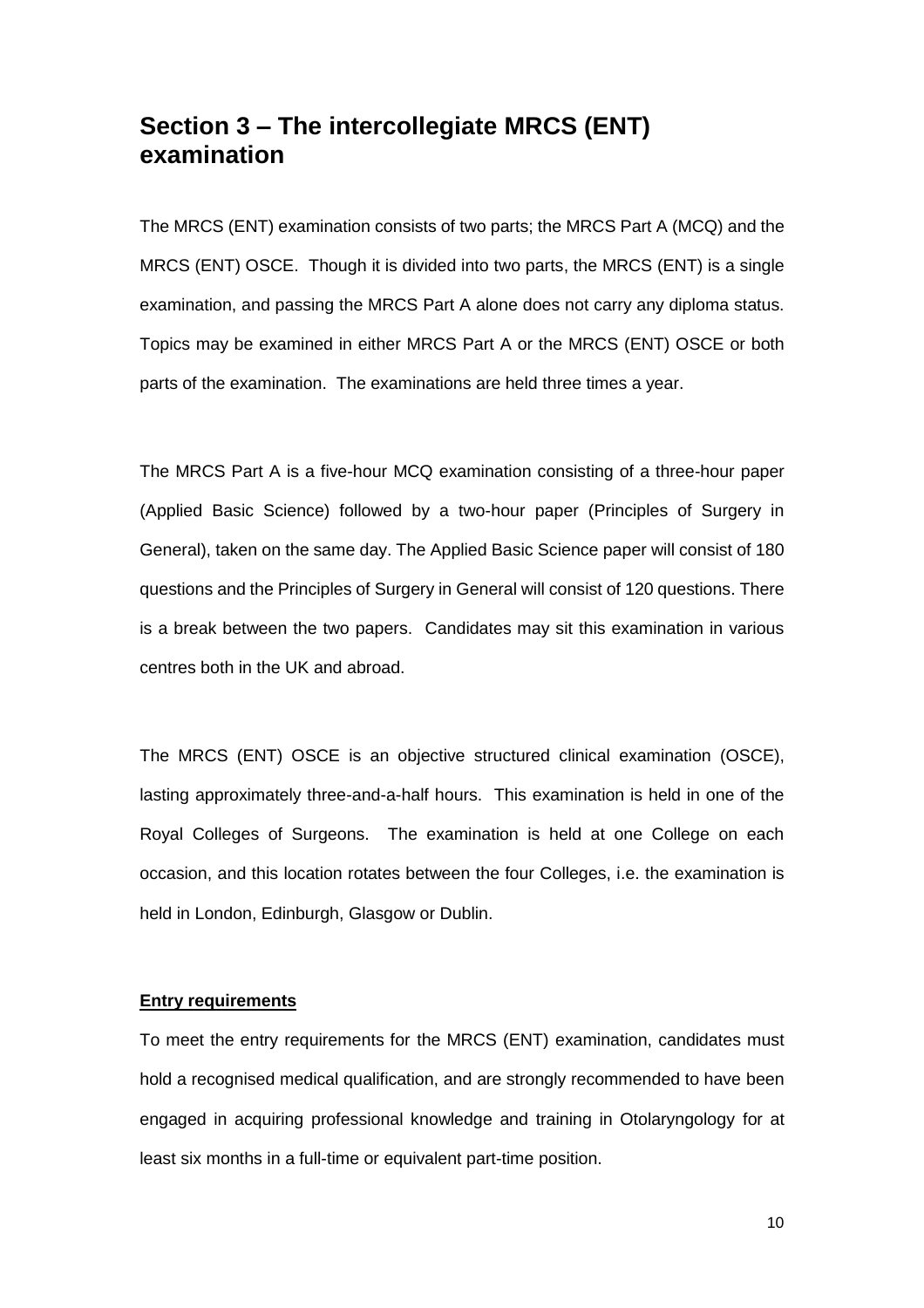Candidates may attempt the MRCS Part A six times only, and the MRCS (ENT) OSCE four times only.

Further details of entry requirements for the examination are given in the Regulations (see [https://www.intercollegiatemrcsexams.org.uk/dohns/dohns-regulations-and](https://www.intercollegiatemrcsexams.org.uk/dohns/dohns-regulations-and-formal-documents/)[formal-documents/\)](https://www.intercollegiatemrcsexams.org.uk/dohns/dohns-regulations-and-formal-documents/) and candidates are advised to consult the website for up-to-date information.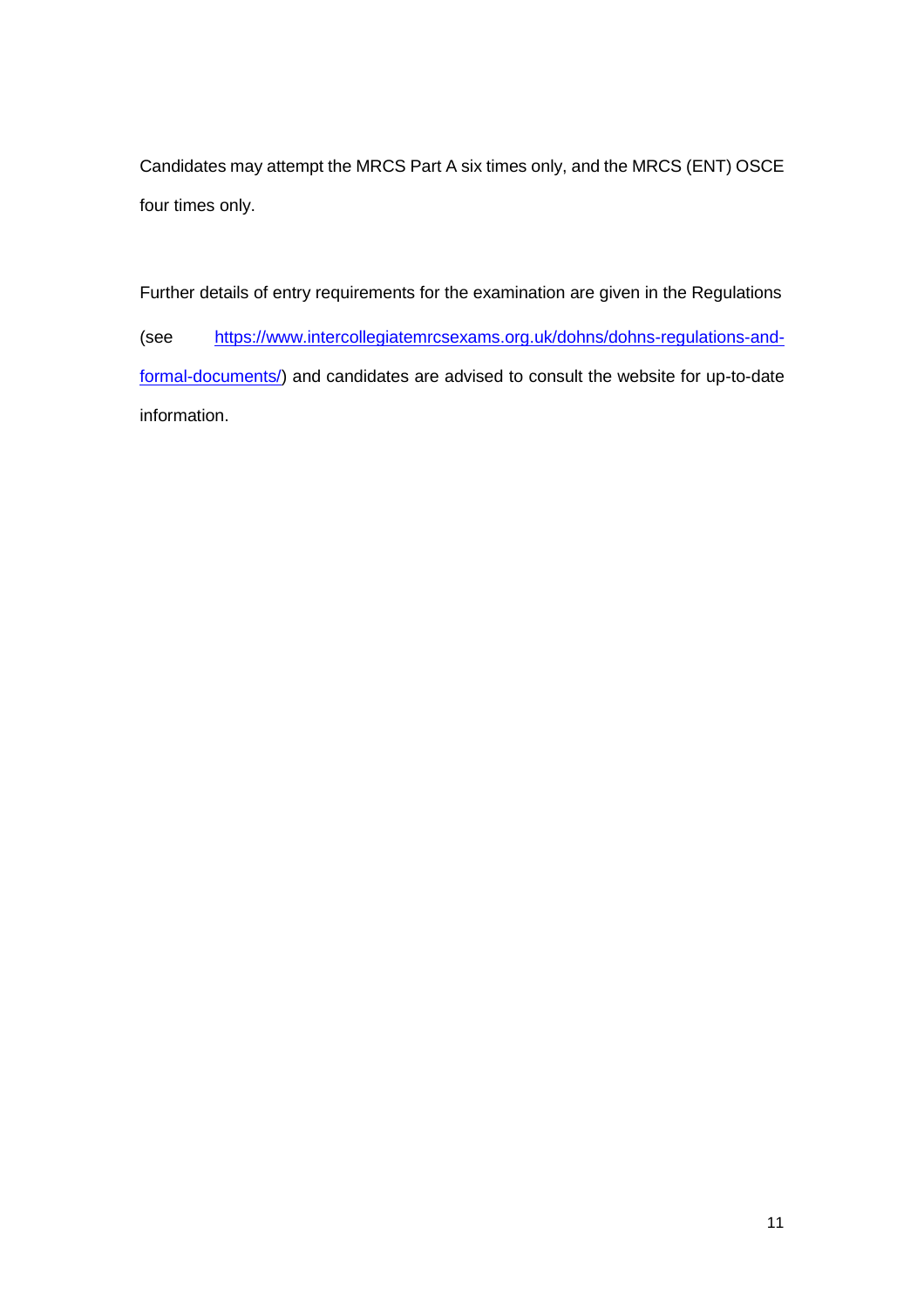## **Section 4 – MRCS Part A information**

Information about the MRCS Part A examination, including test structure and sample questions, can be found in section 5 of the MRCS Content Guide at [https://www.intercollegiatemrcsexams.org.uk/mrcs/candidate-guidance/.](https://www.intercollegiatemrcsexams.org.uk/mrcs/candidate-guidance/) Candidates are advised to familiarise themselves with this information before entering for the exam.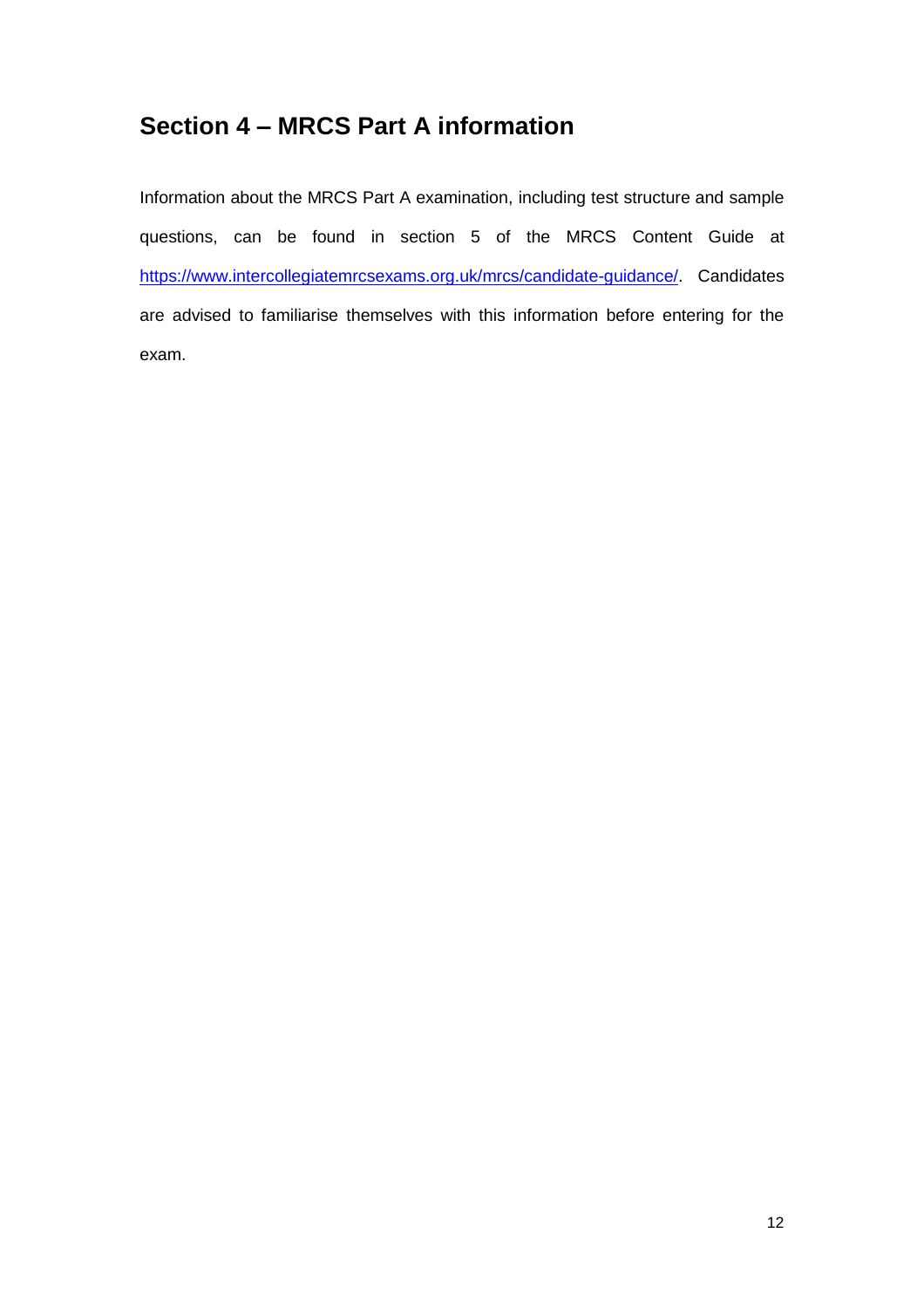## **Section 5 – MRCS (ENT) OSCE information**

#### **1. Structure of the MRCS (ENT) OSCE Examination**

The MRCS (ENT) OSCE consists of a "circuit" of up to 28 "Active Stations" and sometimes some "Preparation Stations" and "Rest Stations". The 28 Active Stations are of two types:

- There are approximately five "clinical stations". These are designed to assess clinical skills, clinical examination, clinical history-taking and communication skills. These stations are manned by both a patient (or an actor playing the part of a patient) and an examiner. Each candidate's performance is observed and marked directly by the examiner.
- There are a further approximately 23 stations where candidates are presented with questions to be answered on a written question/answer sheet. These stations allow assessment of anatomy and physiology, pathology/histology, audiometry, otology, rhinology, laryngology, neck conditions, written communication skills, radiology, instruments and paediatric ENT surgery. Candidates are each provided with a cardboard folder to hold their completed question/answer sheets. The folder is labeled with the appropriate candidate number. Candidates keep their folder throughout the examination, carrying it on to the next station, and accumulating completed question/answer sheets as they progress around the circuit.

Some stations require the presence of a "Preparation Station" just before the active station. This Preparation Station provides instructions for the next station, so that the candidate is fully aware of the task which he/she will be asked to complete at the next station.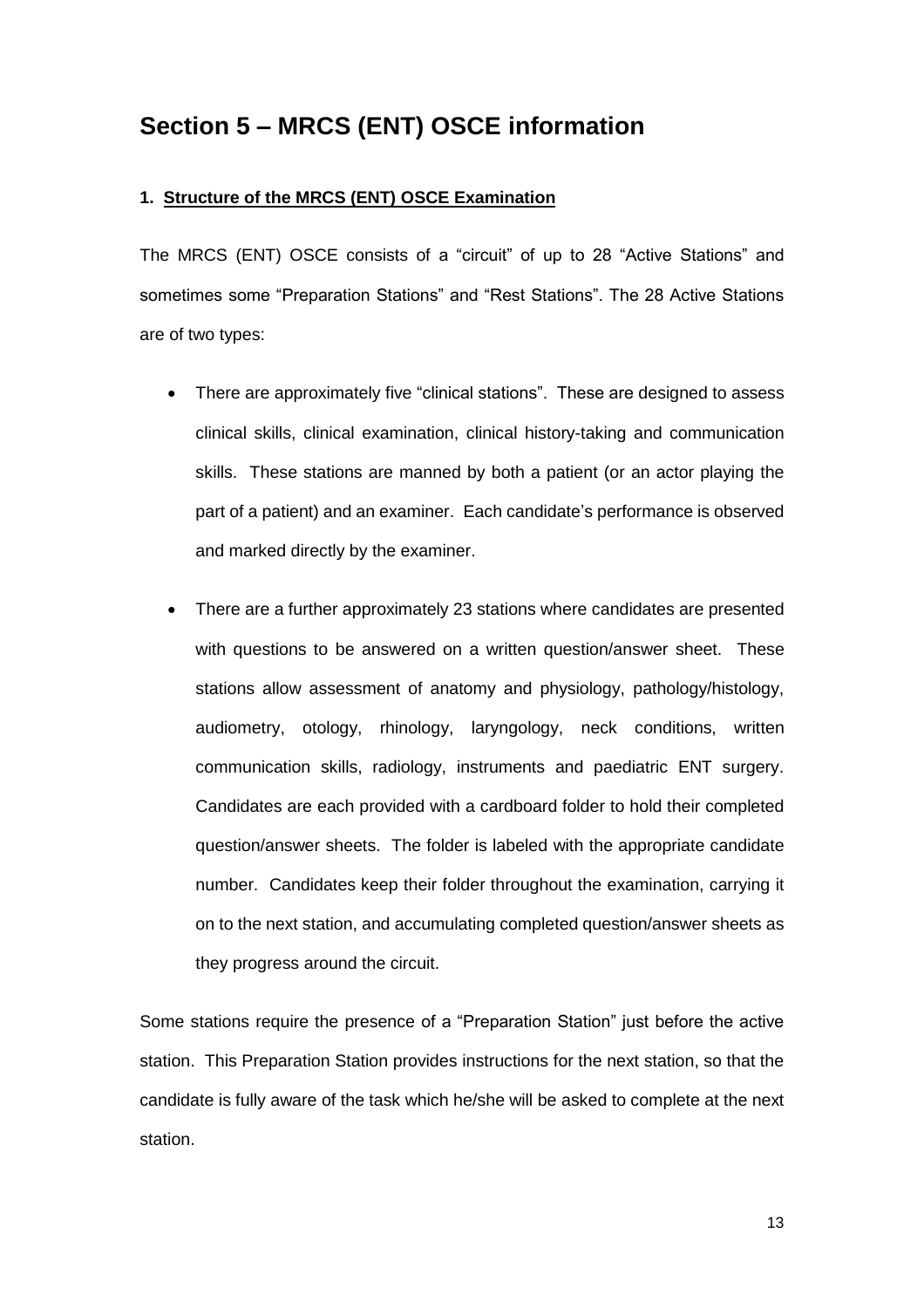The examination is also likely to include a variable number of "Rest Stations". During the rest stations, candidates may review their answer sheets from previous stations if they wish to do so.

#### **2. Standard Setting**

The pass mark for the MRCS (ENT) OSCE examination is determined by the examiners attending the examination, and includes a modified Angoff process.

#### **3. Duration**

The candidates have 7 minutes at each station to complete the task or the questions posed. After 7 minutes each candidate moves on to the next station. The examination will normally last approximately 3 hours 20 minutes.

#### **4. Conduct of Examination**

#### **4.1 Proof of Identity**

Candidates must bring proof of identity to the examination. Proof of identity must be an official document, such as a current passport or driving licence that includes the candidate's name, signature and photograph. For the purposes of visual identification, any candidate sitting the examination will be required to remove any clothing and/or other item which covers all, or part of, the candidate's face. The Colleges will observe sensitivity and, in specific circumstances, privacy in the visual identification of candidates.

#### **4.2 Dress Code**

In line with modern infection control practices, and in view of the variety of stations and the limited time available between them, it has been decided to adopt a standard dress code for all stations in order to ease the pressure upon candidates who would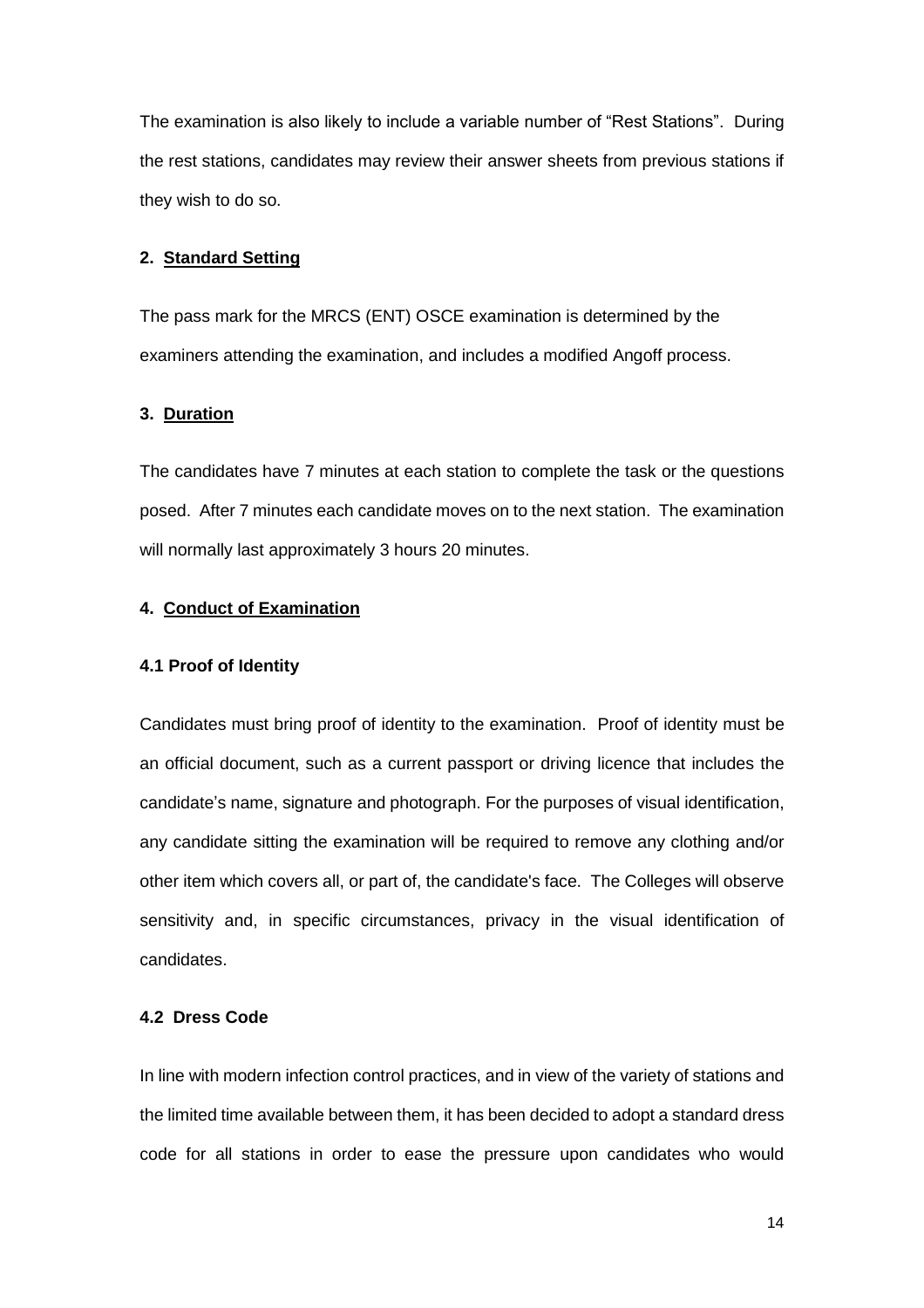otherwise be required to modify their dress between stations. The dress requirements for candidates are as follows:

- Arms to be bare below the elbow
- No jewellery on hands or wrists with the exception of wedding rings/bands
- No tie

An acceptable form of dress would be a conventional short-sleeved shirt/blouse, open at the neck or for a long-sleeved shirt/blouse with the sleeves rolled up throughout the examination. T-shirts and polo shirts are not acceptable dress.

Candidates with religious or cultural reasons for not observing this code for all stations will be expected to comply with the dress code for those stations involving the physical examination of patients/actors.

To facilitate the assessment of non-verbal communication skills and interaction with the examiner and patient (or actor in the role of the patient as the case may be)*,* the Colleges will require candidates for the duration of the station in question to remove any clothing and/or other item which covers all, or part of the candidate's face.

#### **4.3 Briefing**

All candidates will undergo a detailed briefing, normally by a member of the examination administrative staff, prior to the commencement of the MRCS (ENT) OSCE examination. It is very important that candidates listen carefully to the information that they are given at the briefing and also follow any instructions that they are given by the administrative staff during the circuit. The briefing will cover the checking and issuing of candidate numbers, layout of the stations, rest stations, the candidates' starting position, timing arrangements and arrangements for emergency evacuation of the centre. Candidates must make sure that they fully understand how

15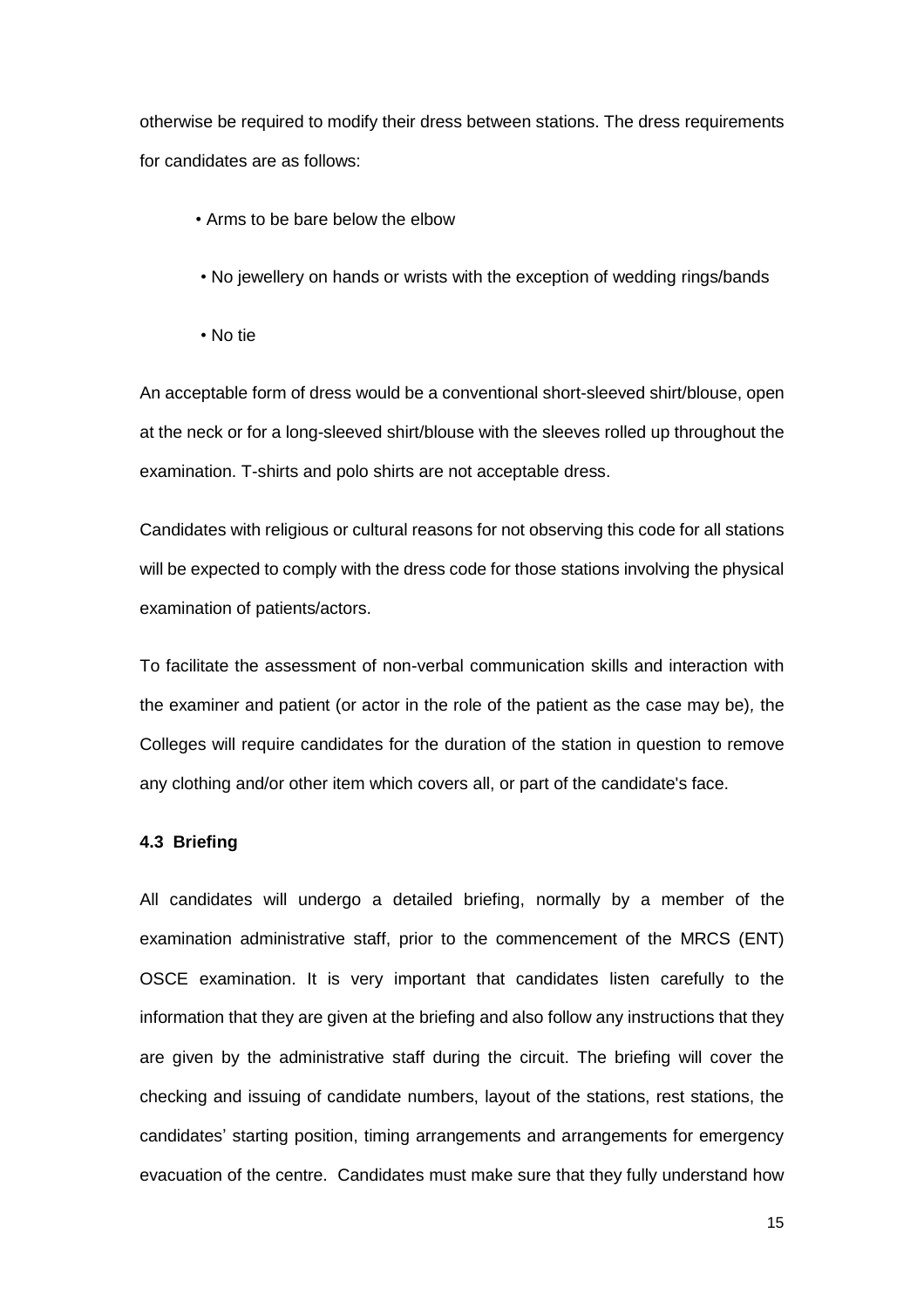the examination circuit is to be run. At the end of the circuit there will be a debriefing session and candidates will be invited to complete a feedback form.

#### **4.4 Equipment**

All equipment required for the tasks set in each station will be supplied. Candidates are not required to bring any equipment for their own use.

There are a number of stations that use tablet computers to show a particular image. In the unlikely event of a malfunction candidates should immediately make an invigilator aware of the issue and another copy of the image will be supplied. Under these circumstances candidates will not be disadvantaged. Candidates are encouraged to use the zoom function if required but all other functions of the tablet are disabled. Any tampering with the internet function of the tablet will be deemed as misconduct.

#### **4.5 Electronic / Communication Devices**

Mobile phones or other electronic/communication devices must not be carried by any candidate during the examination circuit. These can be switched off and left with other property. Any candidate who is found to be in possession of an electronic/communication device after the start of the examination will be subject to disciplinary action.

#### **5. Candidate Instructions**

Each station has specific candidate instructions. It is important to read each instruction carefully as this will describe precisely the task(s) that each candidate is required to undertake at each station. Should the candidate complete the task at one of the clinical stations within the 7-minute period, he or she may move outside the station and sit on a seat provided until the bell signals the beginning of the next station.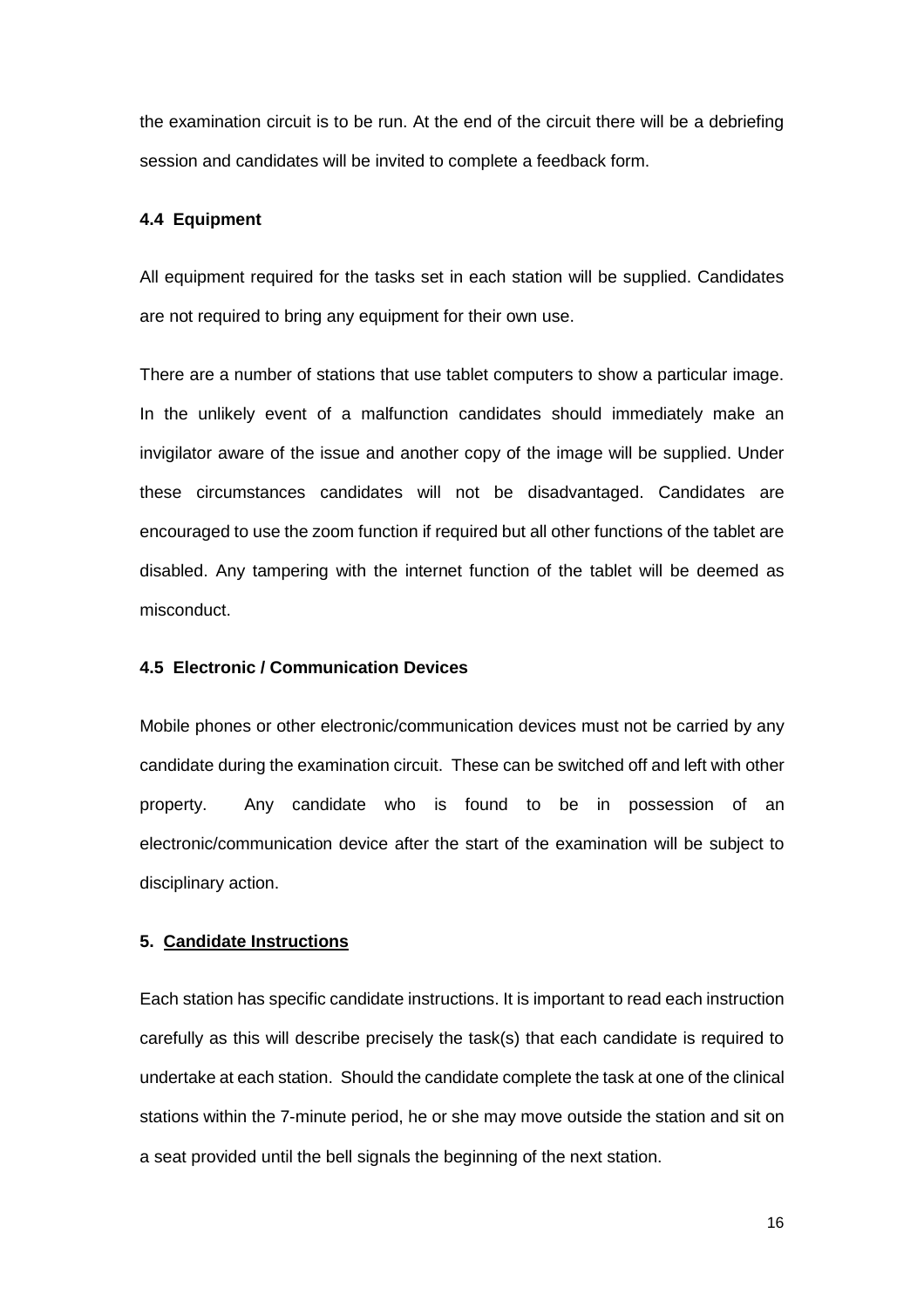In stations involving the examination of patients or actors the examiner will usually watch candidates performing the required tasks. Candidates will not be prompted and will not be required to give a running commentary. If the examiner judges that a candidate is not performing the task requested, the candidate may be prompted to reread the instructions for the station. Hand gel is provided for the use of candidates where contact with patients or other clinical material requires hand cleaning.

#### **6. Examination Papers**

It is essential that candidates mark their candidate number in the top right hand corner of each question/answer sheet in the space provided. Papers with no candidate number will not be added into the examination results. Candidates should ensure that their writing is legible. Abbreviations for medical terms are best avoided. In common with current clinical practice, the words "Right" and "Left" should be written in full. If a question requires a candidate to state laterality, then marks will not be awarded for the use of "R" and "L". Where a question requires a candidate to list, for example, three items of information, but the candidate lists six items of information, then only the first three will be marked. At the end of the examination, the cardboard folders containing each candidate's completed question/answer sheets are collected by a member of the examination staff.

#### **7. Results**

Details about the release date for the results will be given to candidates at or around the time of the examination.

#### **8. Feedback**

Candidates will receive a breakdown of their marks for the content areas: otology, rhinology, laryngology/head and neck and clinical/communications skills, together with their overall result. No further feedback will be available.